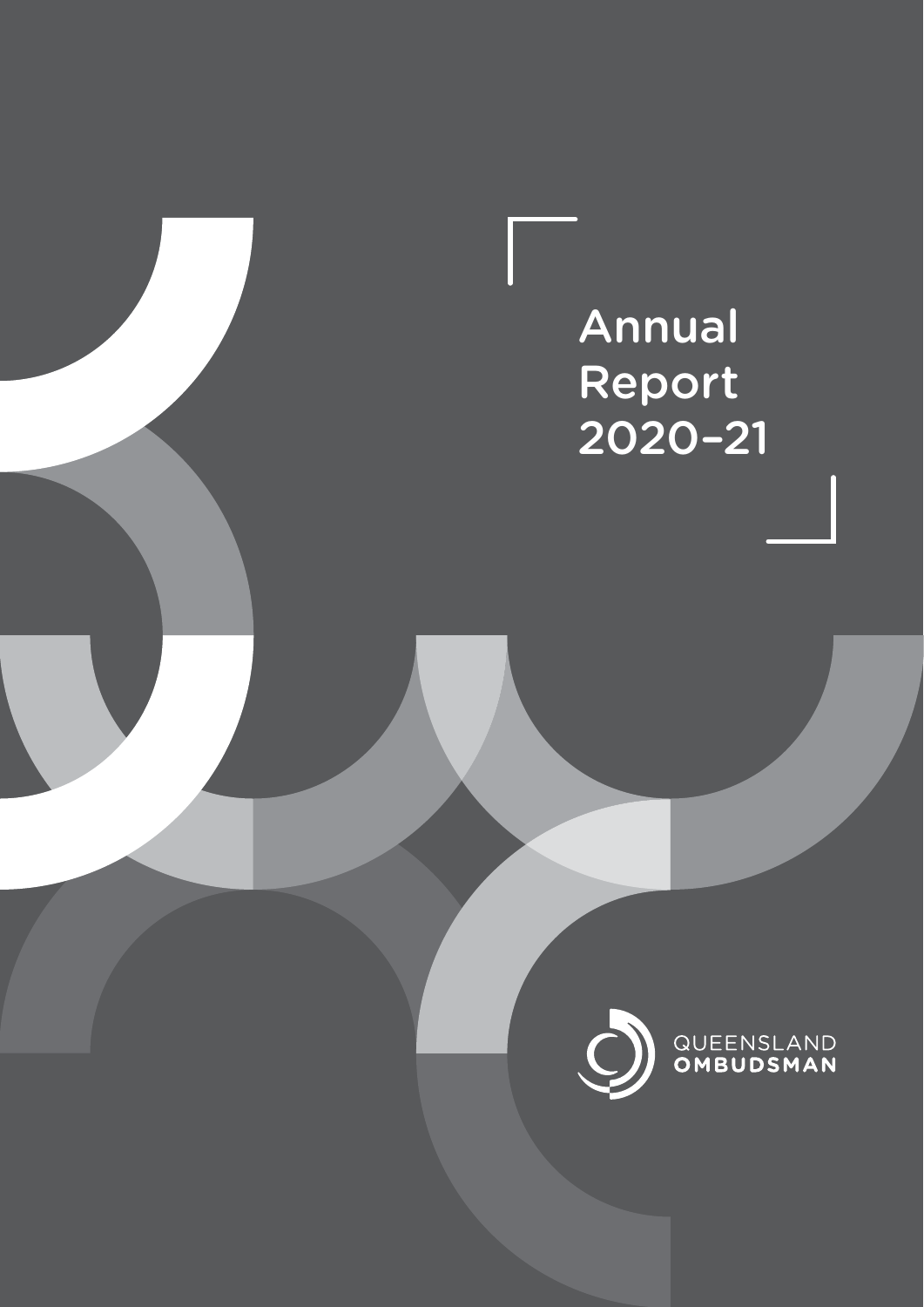**Queensland Ombudsman 2020–21 Annual Report** ISSN 2207-0761 (online)

© The State of Queensland, Queensland Ombudsman, 2021

## Licence

This annual report is licensed by the State of Queensland, Office of the Queensland Ombudsman under a Creative Commons Attribution (CC BY) 4.0 International licence.



#### **CC BY license summary statement**

You are free to share, copy and redistribute the material in any medium or format as long as you attribute the work to the *Queensland Ombudsman 2020–21 Annual Report*.

To view a copy of the licence, visit <https://creativecommons.org/licenses/by/4.0/>

### Acknowledgement of country

We respectfully acknowledge the Traditional Owners of the lands throughout Queensland and pay respect to them, their culture and their Elders past, present and future.

#### Accessibility



The Office of the Queensland Ombudsman is committed to providing accessible services to Queenslanders from all culturally and linguistically

diverse backgrounds. If you have difficulty understanding the annual report, contact the Office on (07) 3005 7000 or freecall 1800 068 908 and an interpreter will be organised to communicate the report to you.

If you are deaf, or have a hearing or speech impairment, contact us through the National Relay Service. For more information, visit: www.relayservice.gov.au.

This document is available as a downloadable PDF from the website, www.ombudsman.qld.gov.au/ about-us/corporate-documents/annual-report. It is also available in paper form on request.

#### Contact

| Address: | Level 18, 53 Albert Street<br>Brisbane QLD 4000<br>(wheelchair accessible by lift) |
|----------|------------------------------------------------------------------------------------|
| Postal:  | GPO Box 3314<br>Brisbane QLD 4001                                                  |
|          | Telephone: (07) 3005 7000<br>1800 068 908 (outside Brisbane)                       |
| Fmail:   | ombudsman@ombudsman.gld.gov.au                                                     |
| Website: | www.ombudsman.gld.gov.au                                                           |

#### PUBLIC

This document is released to the public space and is approved for public distribution and readership.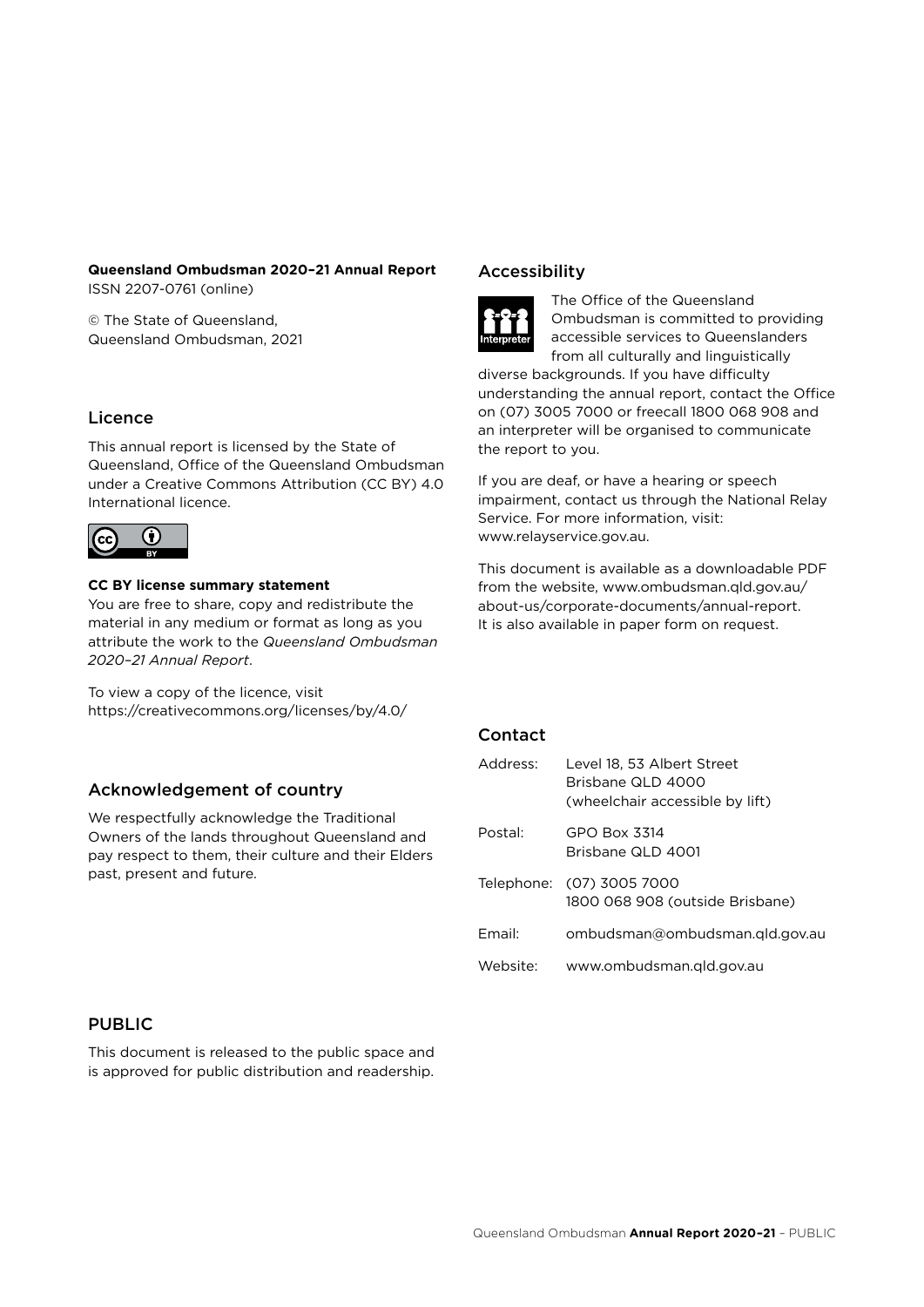## **Contents**

#### 2 September 2021

The Honourable Shannon Fentiman MP Attorney-General and Minister for Justice, Minister for Women and Minister for the Prevention of Domestic and Family Violence 1 William Street BRISBANE QLD 4000

#### Dear Attorney-General

I am pleased to submit for presentation to the Parliament the annual report 2020–21 and financial statements for the Office of the Queensland Ombudsman.

I certify that this annual report complies with:

- the prescribed requirements of the *Financial Accountability Act 2009* and the *Financial and Performance Management Standard 2019*, and
- the detailed requirements set out in the *Annual report requirements for Queensland Government agencies*.

A checklist outlining the annual reporting requirements is provided at pages 70-71 of this annual report.

Yours sincerely

Anthony Reilly Queensland Ombudsman

| About us                                     | ii |
|----------------------------------------------|----|
| Ombudsman's report                           | 1  |
| Strategic overview                           | 2  |
| Report on COVID-19 complaints                | 4  |
| Investigating complaints                     | 6  |
| Improving decision-making                    | 12 |
| Authority, accountability and performance    | 14 |
| Financial summary                            | 22 |
| Public interest disclosures oversight report | 23 |
| Glossary and acronyms                        |    |
| Appendix A: Service delivery statement       | 31 |
| Appendix B: Statistical report               | 32 |
| Appendix C: Audited financial statements     |    |
| Appendix D: Compliance checklist             | 70 |